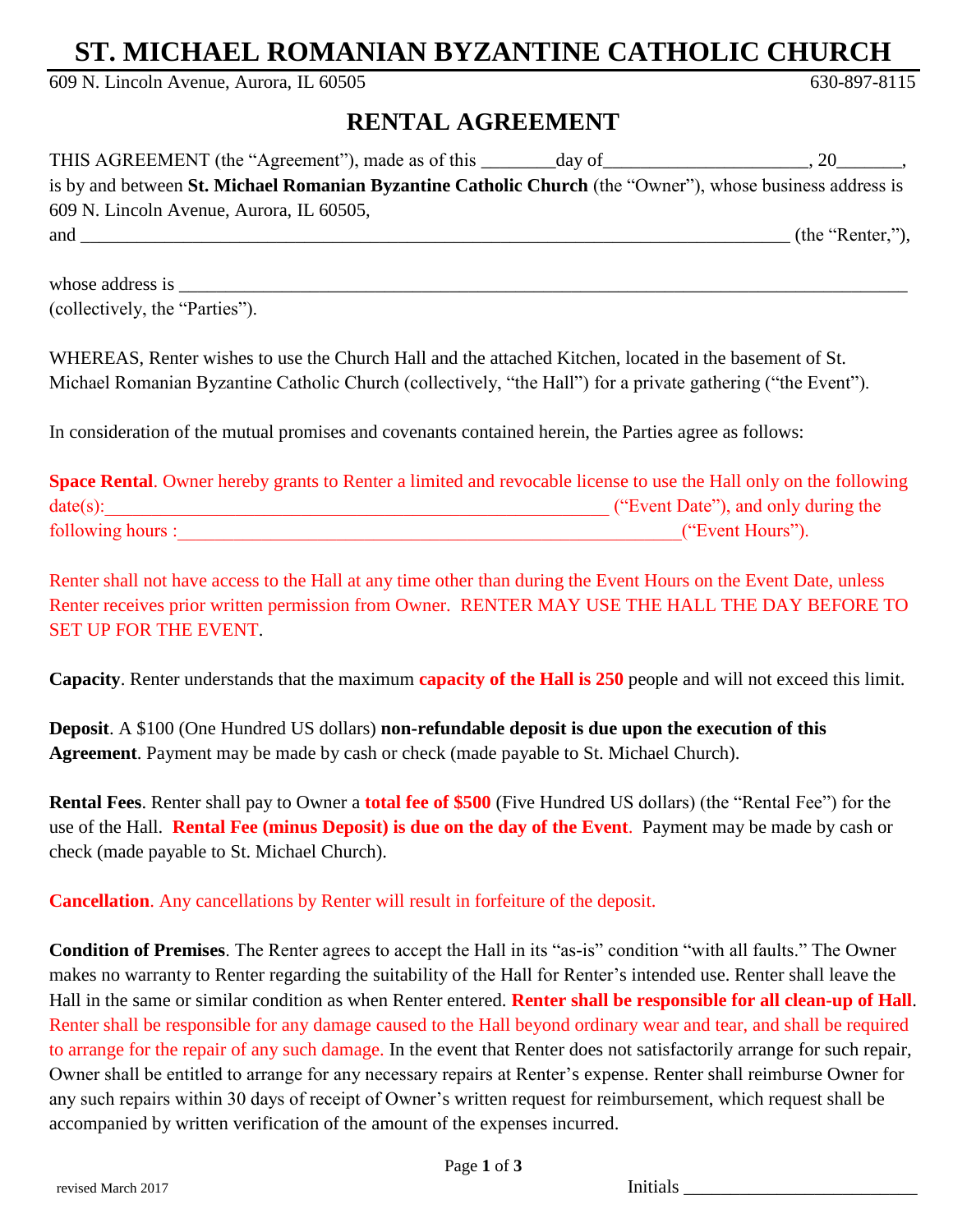**Facility Accommodations**. The Renter will have access to all available tables and chairs, as well as all kitchen appliances (refrigerators, gas ranges/ovens, dishwashers), pots, pans, serving trays, dishes, metal utensils, hot/cold water and electricity. **The Renter shall supply its own disposable plates, napkins, utensils and may not use church supplies**.

**Compliance with Laws**. **Renter shall obtain and maintain any necessary permits, licenses (Alcohol license (if selling alcohol on the premises), Event license and Alcohol Sellers and Servers Training), or other forms of permission necessary to use the Hall in a lawful manner.** Renter shall not use the Hall in any manner that would violate local, state or federal laws or regulations. Renter hereby indemnifies Owner, its employees, officers, directors, or other agents for any damages, penalties, fines, suits, actions, or other costs (including reasonable attorneys' fees) arising out of or in connection with Renter's violation of any local, state or federal law, rule, regulation or ordinance related to Renter's use of the Hall. Call the City of Aurora for more information on required alcohol licenses (website: http://www.aurora-il.org/).

**Interference**. Renter shall use the Hall in a manner which shall not cause interference with the use or occupancy of the other portions of the building by Owner or others in any way. Renter's use hereunder will be done in such a manner so as not to interfere with or impose any additional expense upon Owner in maintaining the building.

**Conduct**. **There is absolutely no drug use or smoking of any kind tolerated INSIDE premises at any time during the Event**. Disparaging remarks or any type of physical violence will not be tolerated and will be cause for immediate expulsion. Renter and guests shall use the premises in a considerate manner at all times. Conduct deemed disorderly at the sole discretion of the Owner or its agents or representatives shall be grounds for immediate expulsion from the premises and conclusion of the rental period. In such cases no refund of the rental fee shall be made.

**Indemnification**. The Renter shall indemnify, defend and hold harmless Owner, its officers, agents and employees from and against any and all loss, cost (including attorneys' fees), damage to any property or any injury caused to any person (including death), expense and liability (including statutory liability and liability under workers' compensation laws) in connection with claims, judgments, damages, penalties, fines, liabilities, losses, suits, administrative proceedings, arising out of or in connection with any act or **neglect** by Renter, its agents, employees, contractors, invitees, representatives, in, on or about the Hall. This indemnity shall survive the termination of this Agreement. Renter hereby releases Owner from any and all liability or responsibility to Renter or anyone claiming through or under Renter by way of subrogation or otherwise for any loss or damage to equipment or property of Renter covered by any insurance then in force.

The Renter shall indemnify, defend and hold harmless Owner, its officers, agents and employees from and against any and all loss, cost (including attorneys' fees), damage to any property or any injury caused to any person (including death), expense and liability (including statutory liability and liability under workers' compensation laws) in connection with claims, judgments, damages, penalties, fines, liabilities, losses, suits, administrative proceedings, arising out of the **sale or service of alcohol** at the Event, including any acts or omissions on the part of Renter, its employees, officers, directors, independent contractors, or other agents.

Furthermore, the Renter shall indemnify, defend and hold harmless Owner, its officers, agents and employees from and against any and all loss, cost (including attorneys' fees), damage to any property or any injury caused to any